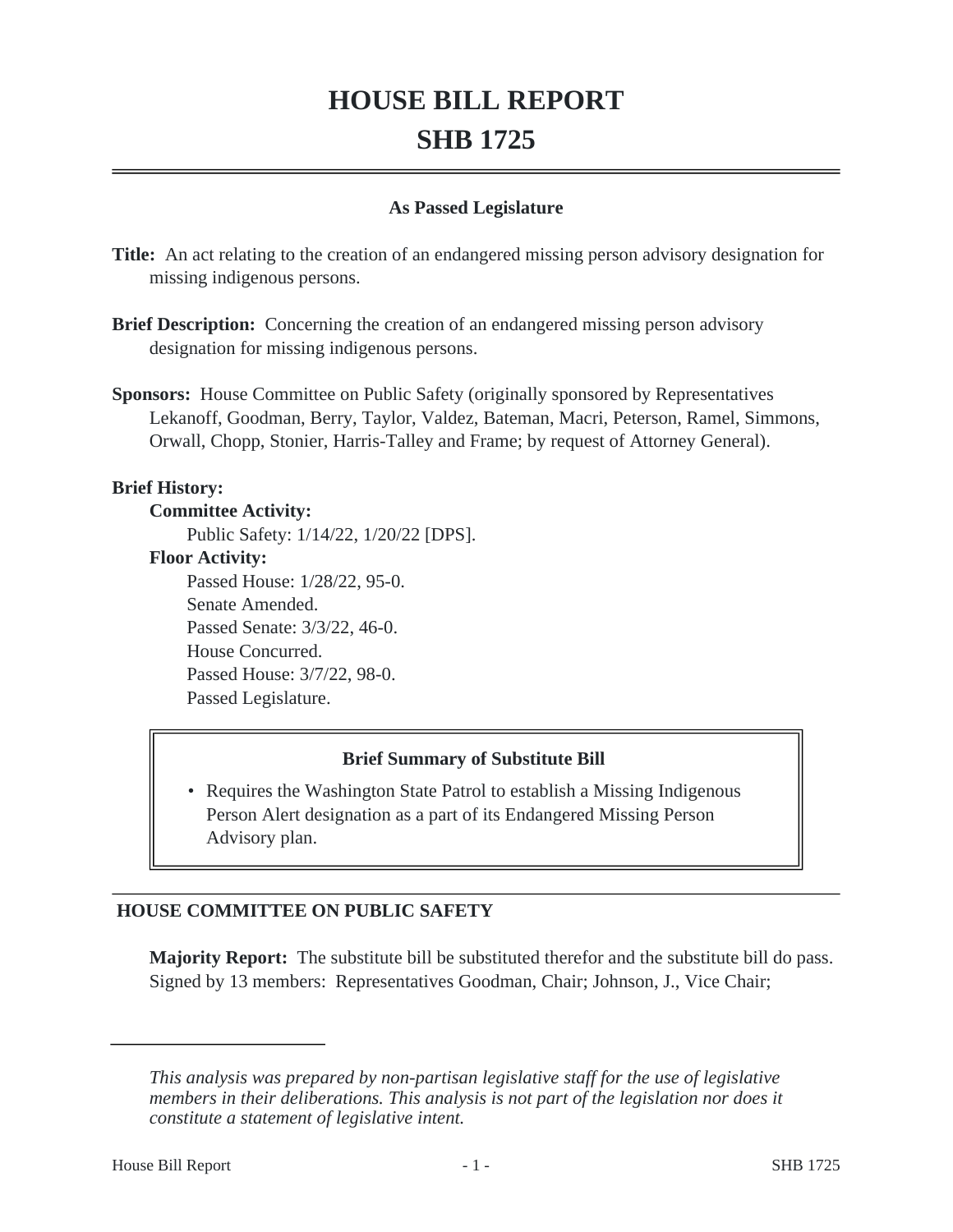Mosbrucker, Ranking Minority Member; Klippert, Assistant Ranking Minority Member; Davis, Graham, Griffey, Hackney, Orwall, Ramos, Simmons, Thai and Young.

**Staff:** Corey Patton (786-7388).

## **Background:**

The America's Missing Broadcast Emergency Response (AMBER) Alert system is a system in which broadcasters, cable systems, and law enforcement agencies voluntarily cooperate to assist in finding abducted children. The Washington State Patrol (WSP) is the lead agency for the AMBER Alert plan in Washington. An AMBER Alert may be activated directly by a local law enforcement agency that has either an approved local AMBER Alert plan or a mutual aid agreement with an agency that has an approved plan or directly by the WSP if the local law enforcement agency does not have an approved plan.

The WSP is also responsible for operating a Missing Children and Endangered Person (MCEP) Clearinghouse. The MCEP Clearinghouse involves the voluntary cooperation between local, state, tribal, and other law enforcement agencies, state government agencies, radio and television stations, and cable and satellite systems to enhance the public's ability to assist in recovering endangered missing persons who do not qualify for inclusion in an AMBER Alert. In an instance where a missing person does not qualify for an alert under the AMBER Alert system, an Endangered Missing Person Advisory (EMPA) alert may be activated. A "missing endangered person" is a person who is believed to be in danger due to a specified condition or circumstance and who is a person with a developmental disability, a vulnerable adult, or a person diagnosed with Alzheimer's disease or other agerelated dementia. Washington's EMPA plan includes a Silver Alert designation to assist in the recovery of missing endangered persons age 60 or older.

## **Summary of Substitute Bill:**

The Washington State Patrol must establish a Missing Indigenous Person Alert designation as a part of its Endangered Missing Person Advisory plan, for voluntary cooperation between local, state, tribal, and other law enforcement agencies, state government agencies, radio and television stations, cable and satellite systems, and social media pages and sites to enhance the public's ability to assist in recovery efforts.

"Missing Indigenous Person Alert" means the designated title of a missing endangered person advisory that will be used on a variable message sign and text of the highway advisory radio message when used as part of an activated advisory to assist in the recovery of a missing Indigenous person.

The definition of "missing endangered person" is expanded to include missing Indigenous women or persons.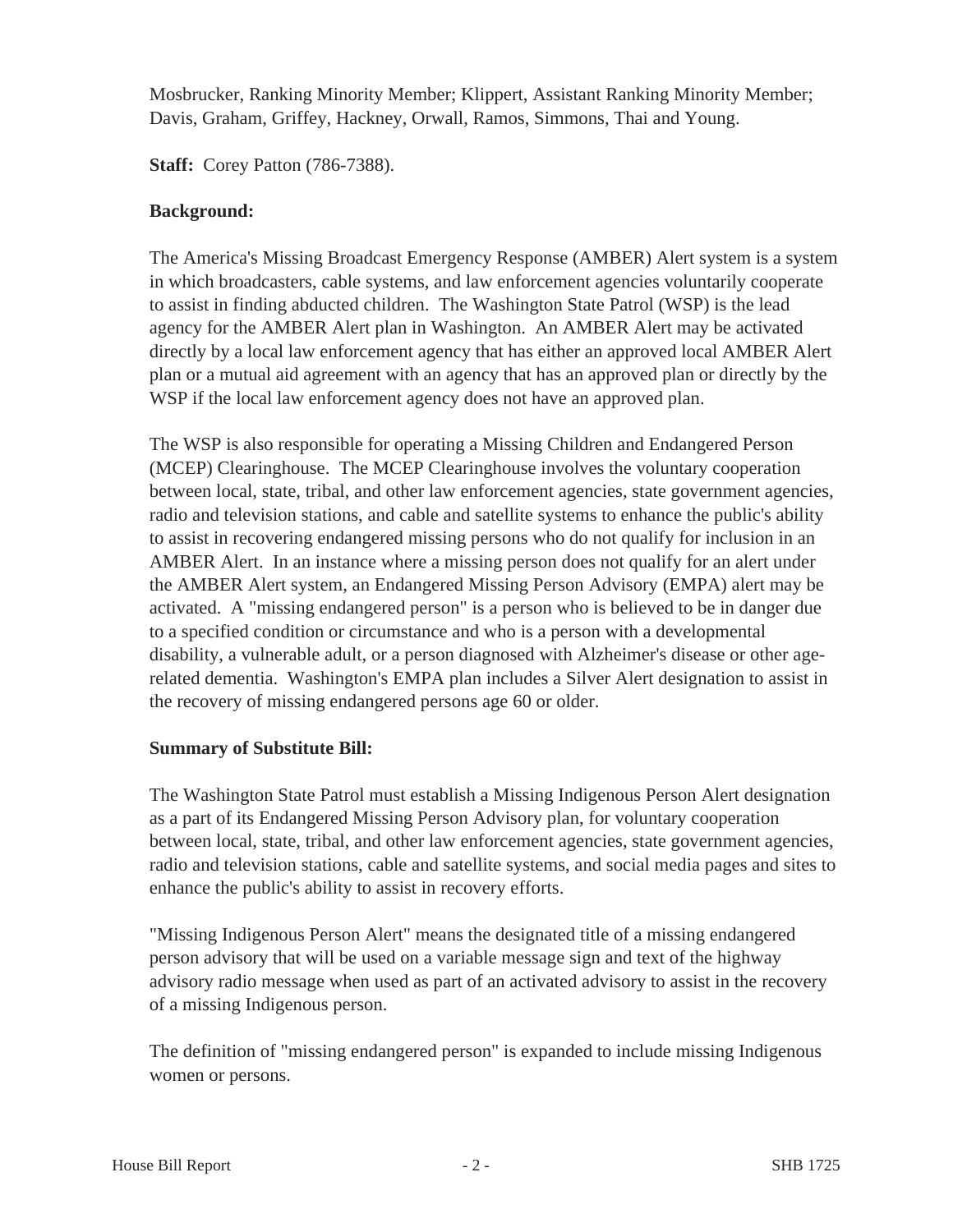## **Appropriation:** None.

**Fiscal Note:** Available.

**Effective Date:** The bill takes effect 90 days after adjournment of the session in which the bill is passed.

## **Staff Summary of Public Testimony:**

(In support) This bill is a collaborative effort to support women of color and protect the next generation of women. Indigenous women go missing in Washington state at rates higher than any other demographic and are often targeted for human trafficking. The exact scope of the problem is uncertain because it is difficult to accurately determine how many women are missing. Indigenous women experience a lack of media coverage and a disparity in information sharing when they are reported missing. Young Indigenous women are warned about the high rates of missing and murdered Indigenous women and told not to go out alone at night. No woman should be taught that her life at risk because of who she is or where she comes from. This crisis began as a women's issue, and it remains primarily a women's issue. This bill provides tools to law enforcement and addresses some of the inequities in information sharing and media coverage for Indigenous communities, which will deter criminal activity and begin to change the outcomes for missing Indigenous people. This bill is one step on a journey towards justice and healing for victims and their communities.

This bill will allow smaller news organizations in rural communities to gather and disseminate information about individual incidents and the overarching problem as a whole. The new alert designation will provide more visibility to missing Indigenous person reports that would otherwise go unnoticed. However, given the lack of critical roadside infrastructure in some regions, voluntary cooperation to broadcast alerts will not be sufficient. Nothing in this bill's definition of missing endangered person specifically identifies or prioritizes Indigenous people.

## (Opposed) None.

(Other) The idea of creating an alert designation for missing Indigenous persons is wellintended. However, this bill does not provide criteria for putting a missing Indigenous person alert on a reader board. Additional clarification is needed to ensure that reader boards will display appropriate information, such as a license plate number or a description of a vehicle, that can be used to correctly identify a missing Indigenous person.

**Persons Testifying:** (In support) Representative Debra Lekanoff, prime sponsor; Karen Condon, Confederated Tribes of the Colville Reservation; Mark Allen, Washington State Association of Broadcasters; Sharon Miracle, Yakima Valley Community Foundation; Catherine Edwards, Central Council Tlingit and Haida Indian Tribes of Alaska; Annie